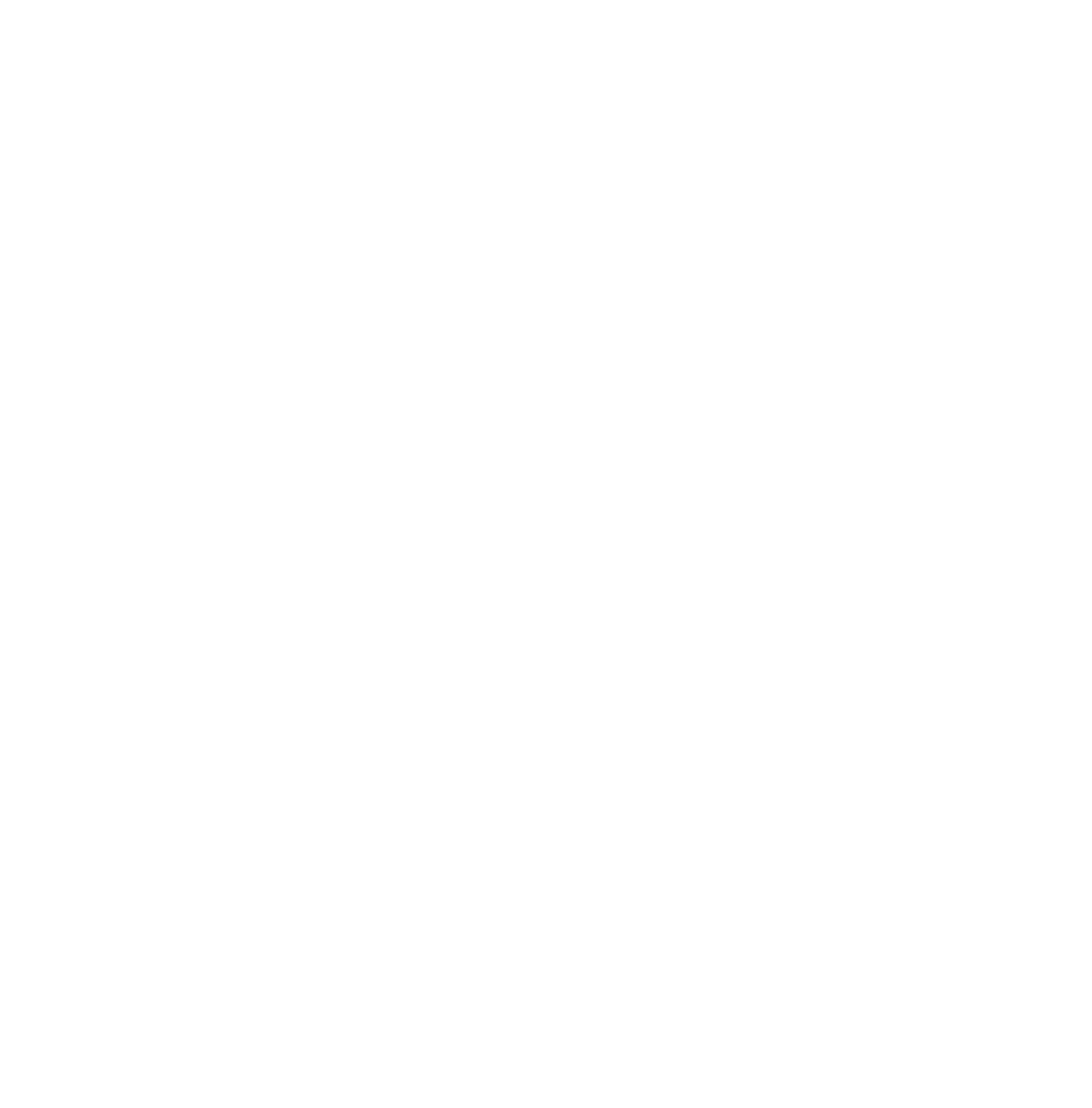## TALES OF TURKEY

"enter the world of unique elegance"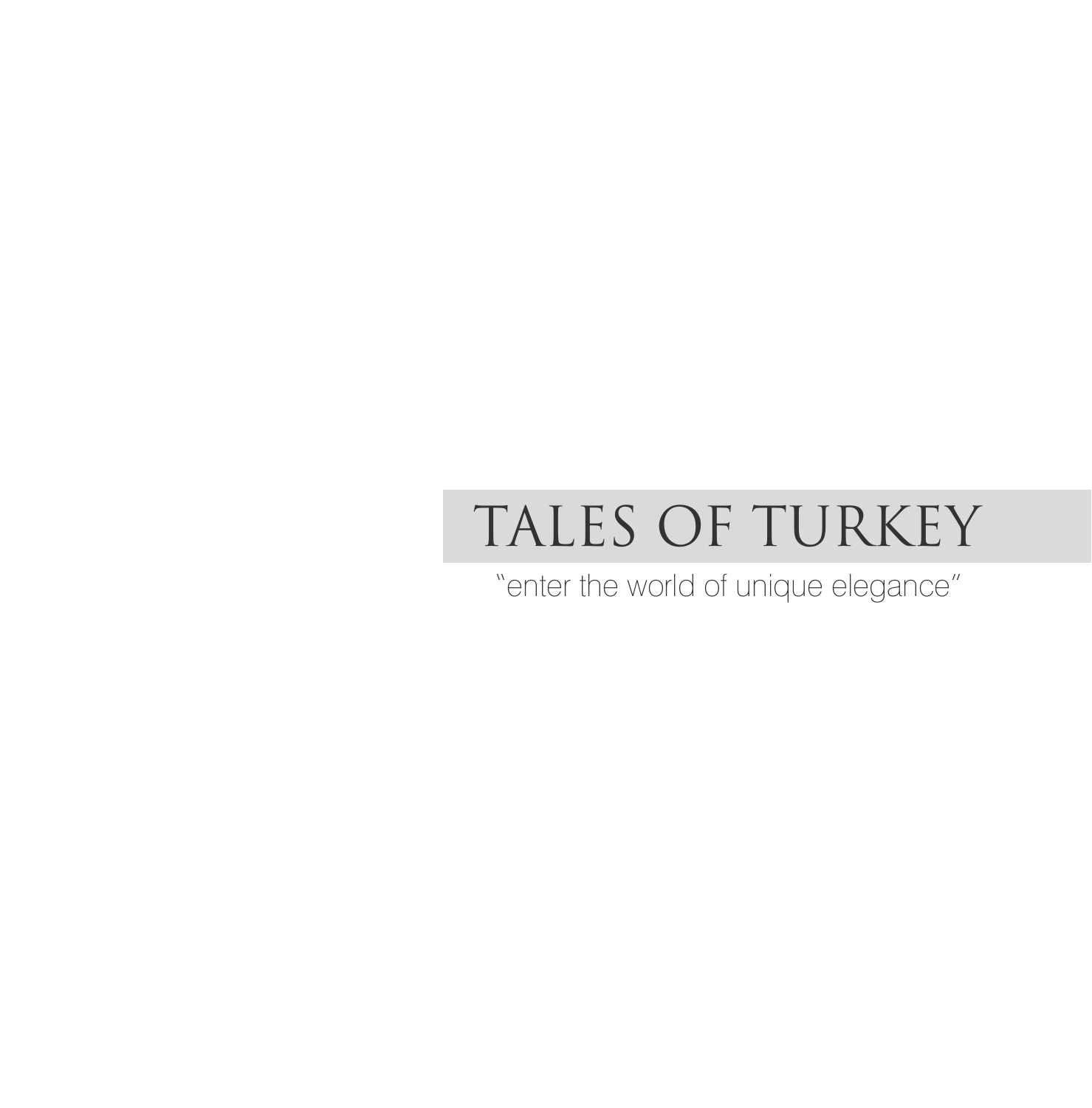#### Day 1: ISTANBUL Day 1: ISTANBUL Day 2: ISTANBUL

Upon arrival in Istanbul Airport you will be welcomed by your private hostess to assist you throughout all the passport and visa procedures. After meeting your private guide at the airport, you will be transferred to your hotel to have some time to relax. In the afternoon you will board your private boat and launch for a cruise along the Bosphorus, which is a narrow, navigable strait between Europe and Asia connecting the Black Sea to Marmara Sea. View grand Ottoman palaces including Dolmabahce, Ciragan, Beylerbeyi and witness the bridges on the Bosphorus combine continents together like pearl necklaces as your guide narrates the city's history and points out its landmarks. Return to your hotel for overnight.

After the breakfast at the hotel, depart for the full day tour of Istanbul. Your first stop will be the Hippodrome where chariot races were held with a capacity of 100000 spectators. Walk to the Blue Mosque famous for its six minarets and magnificent blue tiles from Nicea. Then continue to world famous Hagia Sophia (The Divine Wisdom Church) which has one of the largest domes in the world and was built in 6th century A.D. by the Emperor Justinian. After visiting this breathtaking church you will be introduced to the richness of Ottomans by visiting the Topkapi Palace housing the Sultans for 400 years. Today your last visit will be the oldest covered market place in the world with around 3000 shops, the mind boggling Grand Bazaar. Overnight in your hotel.



Your adventure in Cappadocia continues with a visit to the Kaymakli Underground City, one of the most interesting underground settlements in the area. Another open air museum; Soganli Valley located in wild natural settings near a typical Cappadocian village with its different style rock-cut churches and frescoes. Villages in the valleys, surrounded by the "Table Top" mountains, are spectacular. Next visit is a newly discovered ancient site called Sobessos with mosaics, houses and a big church. You will see the latest excavations here. Continue to the Medrese (Theological School) from Seljuk Turks in Taskinpasa is the witness of an early and rich Turkish settlement in the town. Your tour finishes with a visit to Mustafapasa (Sinasos), an old Greek town with its spectacular Greek houses; a very fine examples of the late Greek settlements and architecture.



#### Day 5: CAPPADOCIA Day 6: EPHESUS (KUSADASI)

Today, you will fly to Izmir from where you will drive to world famous archeological site, ancient city of Ephesus. It was once the most important commercial center of Asia Minor where St. Paul spent three years during his missionary journeys. Visit the council chamber, the temples, the fountains, the Terrace Houses (houses of rich people) and the Great Theater with 24000 seating capacity, walk on the harbor street where mark Anthony and Cleopatra had walked. Then continue to the Ephesus Museum where you can see the artifacts were found. Continue to the Basilica of St. John and to the Temple of Artemis which was one of the seven wonders of the ancient world. If required, you may conclude your tour with the House of Virgin Mary where she spent her last days. You will be transferred to Bodrum where you will embark your private gullet boat for your blue cruise.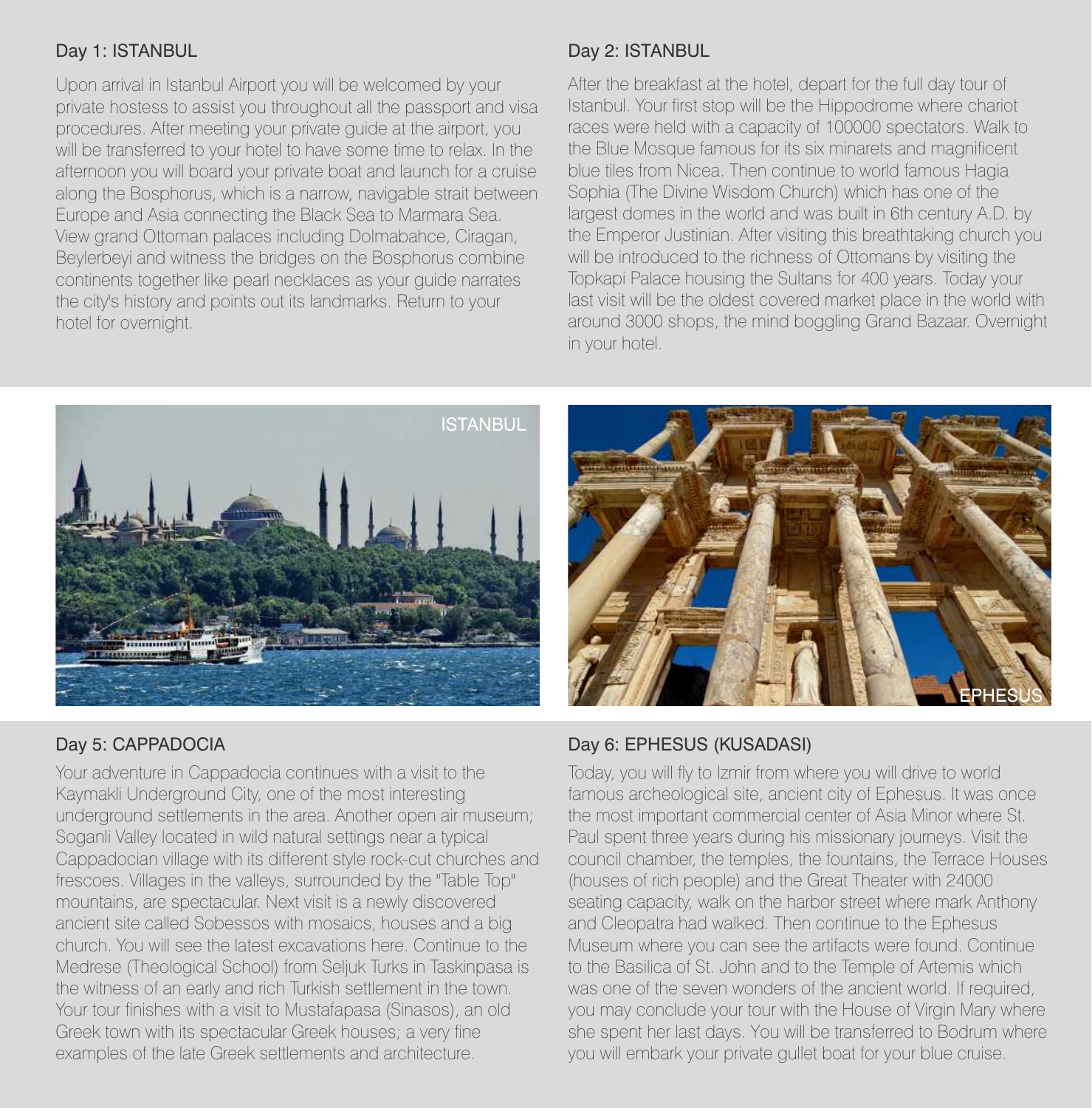Today your first visit will be the Chora Monastery (Church) baring the extraordinary frescoes and mosaics which indicated a new Byzantine art movement that was parallel to the Italian Renaissance started by Giotto. Then to the Suleymaniye Mosque that was built between 1550 and 1557 by the famous architect Sinan for the Sultan Suleyman the Magnificent.

Enter to a mystic world by visiting the Underground Cistern with 336 columns. Later catch a whiff of cinnamon, cloves, thyme and other exotic spices as you wander around the Spice Bazaar. Free afternoon to explore Istanbul on your own and overnight in your hotel.

#### Day 3: ISTANBUL Day 4: CAPPADOCIA

Transfer to the airport for the morning flight to Cappadocia; "the land of beautiful horses" will welcome you with an outstanding geography. The rock formations beyond belief in Devrent Valley and walking in Zelve is like a journey in the past with its troglodyte houses. Visiting Pasabag is like hearing the voice of wind mixing with the songs of fairies. Then you will continue to Avanos, the center of terra cotta art since 3000 B.C. and feel the clay & mud with your fingers while you enjoy the demonstration by a master in a traditional pottery workshop. In the afternoon, visit the Goreme Open Air Museum and the best examples of Byzantine Art in rock-cut churches with frescoes and paintings. Climb on top of the Uchisar rock-castle as you have the panoramic view of the valleys in Cappadocia. Overnight in your unique cave hotel.





#### Day 7 - 10: BODRUM - BLUE CRUISE

#### Day 11: ISTANBUL

This morning, you will disembark your gullet and be transferred to the Bodrum Airport for your flight to Istanbul. After arriving in Istanbul, you will be transferred to your hotel for some time to relax. In the afternoon, your first visit will be to the Museum of Turkish and Islamic Arts. It was built in 1521 by the Grand Vizier to Suleyman the Magnificent, Ibrahim Pasha as his residence. Today it holds a superb collection of ceramics, metalwork, miniatures, calligraphy, textiles and woodwork as well as some of the oldest carpets in the world. Then continue to the Mosaic Museum which preserves exceptionally fine fifth and sixth century mosaic pavements and decoration pieces from the Grand Palace of the Byzantine emperors. Overnight in your hotel.

Day 12: ISTANBUL

Transfer to Istanbul Airport for your flight home.

> **CAFTAN** Turkish & Islamic Art Museum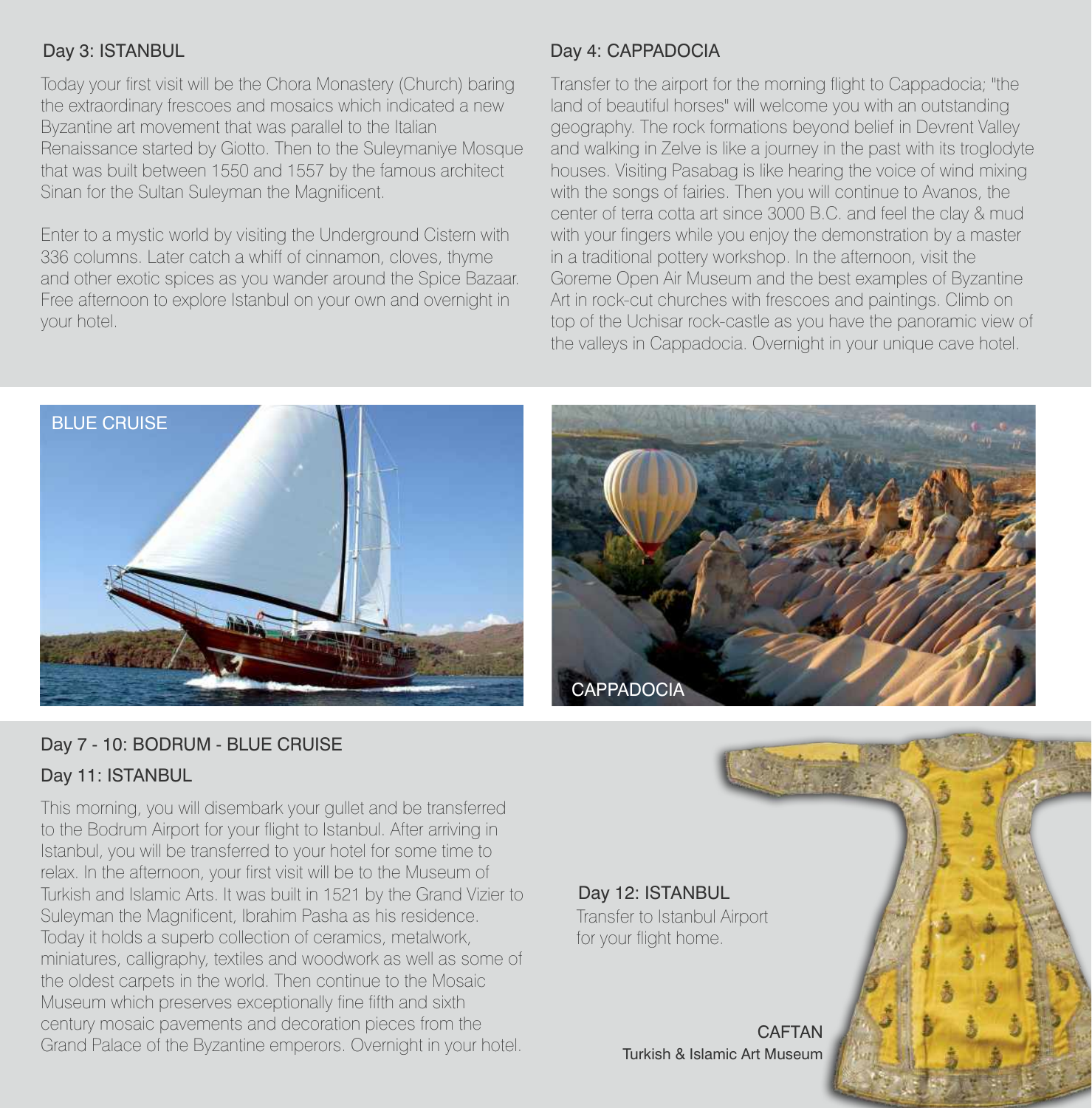





Hotel Les Ottomans

On the shores of the Bosphorus, a place of historical magic and magnificent night life, Hotel Les Ottomans offers guests one of the most beautiful views in the world.



Four Seasons Hotel - Bosphorus

A true urban retreat, Four Seasons Istanbul at the Bosphorus combines the unique culture of Istanbul with the warmth and relaxation of waterside living.



Park Hyatt Istanbul, Macka Palas

One of the finest buildings in the city now houses the exquisite Park Hyatt Istanbul - combining beautiful historic architecture of an Art Deco building with innovative interior design.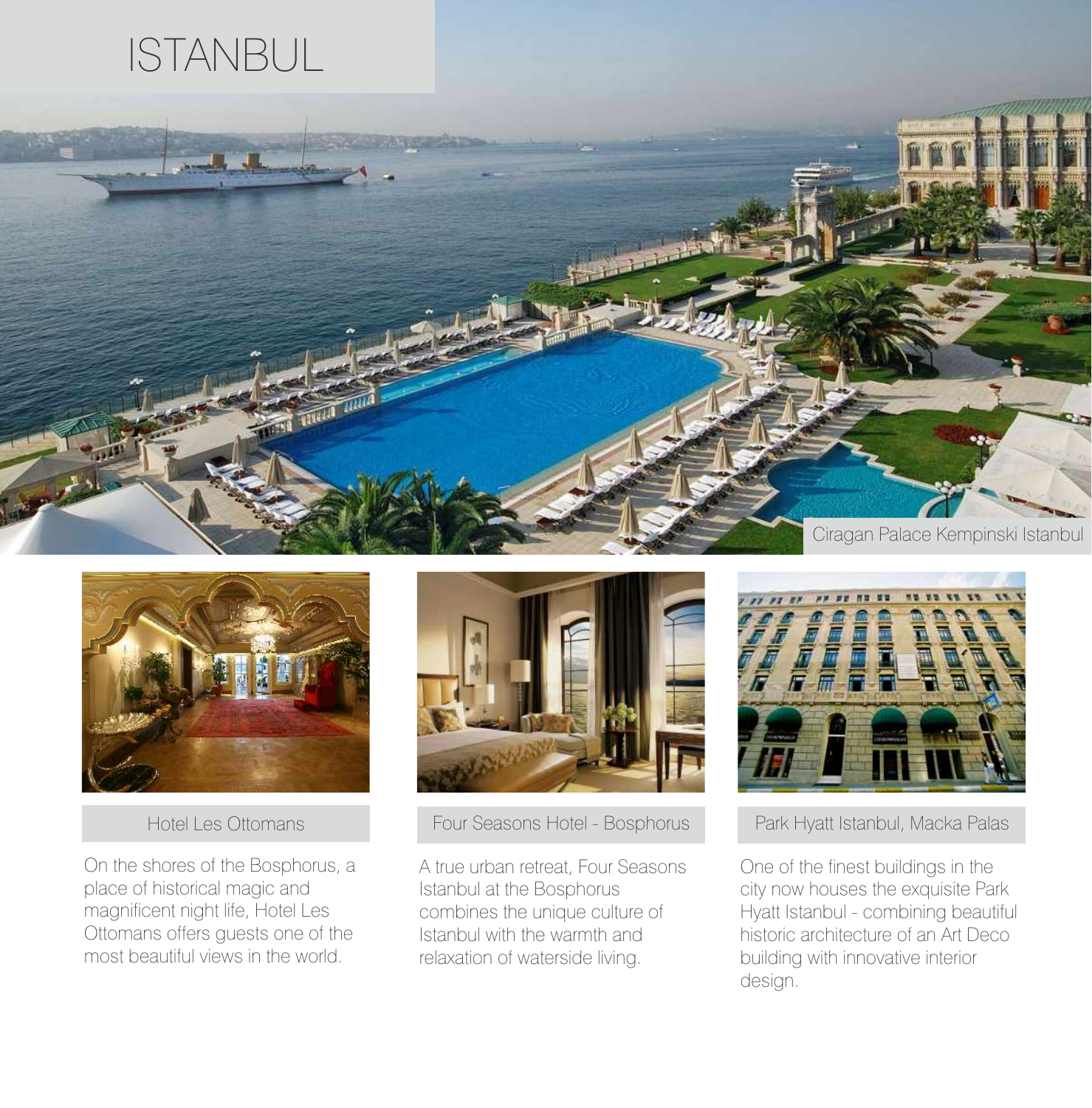

Four Seasons Hotel - Sultanahmet

Four Seasons Hotel Istanbul at The Old City provides a glimpse of Istanbul's history, with its great mosques, opulent palaces and Byzantine ruins. Discover all of these and more at Four Seasons Hotel Istanbul at Sultanahmet – a historical treasure.



The Ritz-Carlton

With Turkish-inspired style and décor, and a setting amid Istanbul's historic sights and rich cultural attractions, The Ritz-Carlton Istanbul offers every luxury to business travelers and vacationers alike who wish to enhance their travel experience.



Sumahan

Sea & sky, framed by picture windows, blend into the blues & grays of the guest suites at Sumahan on the water - the picture perfect sea-side escape.



A'jia Hotel

Imagine an incredible hideout where the mysteries of Istanbul, a magnificent history and the inmost passion come together...a mansion that combines future and a past with a magical touch of white and the deep blue sea...Welcome to A'jia Hotel!



#### W Istanbul

The modern centerpiece of the historic Akaretler Row Houses . . . a glittering tower amidst gilded domes and minarets. Dynamic finance and chic shopping here, old city and ancient monuments there - one will find the best of both worlds at the W Istanbul.



The Sofa Hotel & Residences

Located in the heart of chic shopping & arts district, The Sofa Hotel in Istanbul, Turkey, offers every luxury to business travelers & vacationers.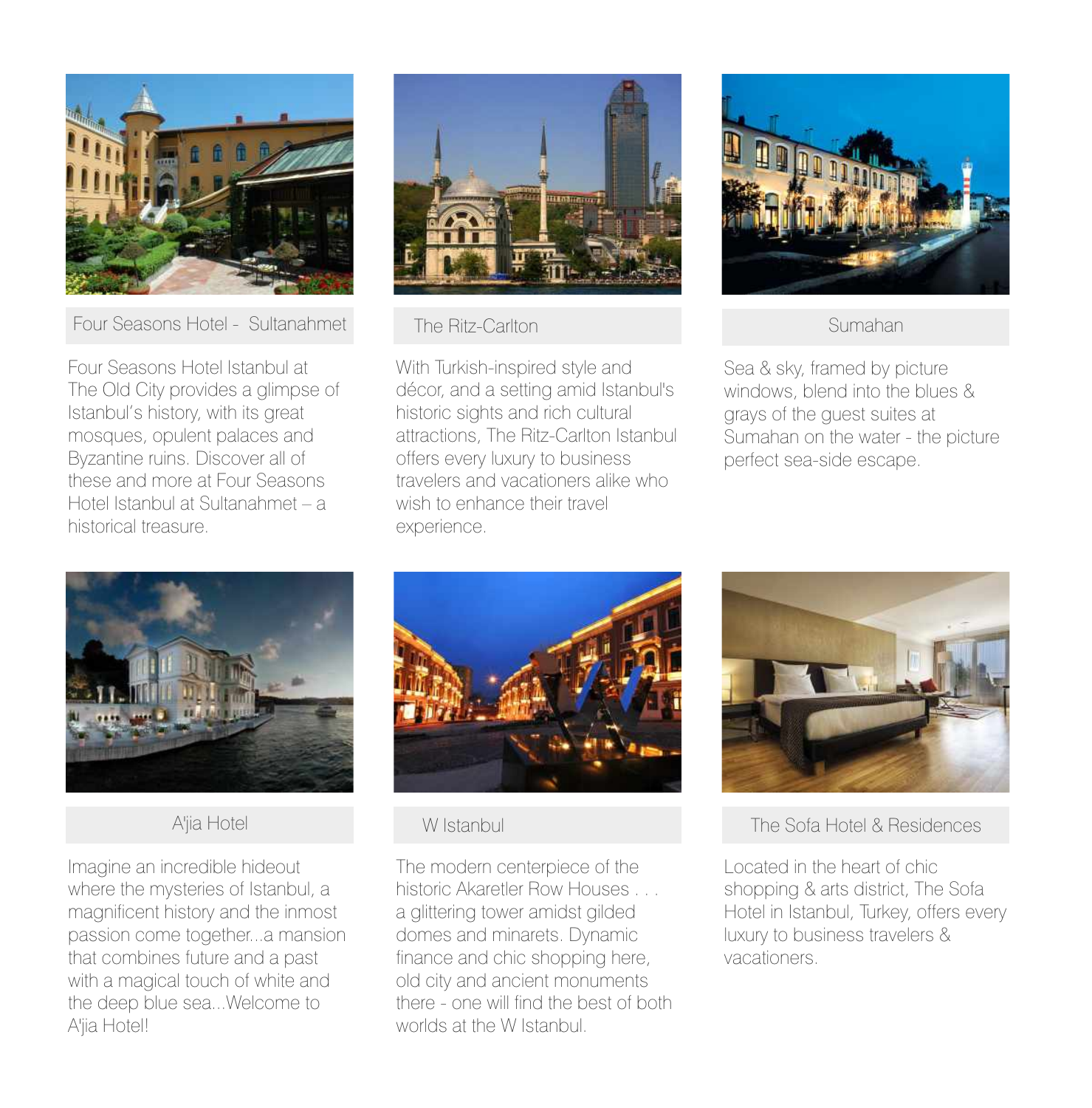## **CAPPADOCIA**



#### Museum Hotel

Museum Hotel, established in a beautiful area of Uchisar, was came into existence after the restoration of old ruins, paying utmost attention to the preservation of their originality. Due to its unique location all the rooms, restaurant and terraces overlook the unique panorama of Cappadocia.

#### Gamirasu Cave House Hotel

Gamirasu is the name of an exquisitely restored twenty-fiveroom troglodyte cave house opened in 1999, in Ayvali Village near Urgup in the heart of Cappadocia, Turkey.

#### Anatolian Houses Hotel

Anatolian Houses is a luxurious new boutique hotel located in the fairytale-like surroundings of Cappadocia, a UNESCO World Heritage Site. The hotel is built within the cave formations that are part of Cappadocia's historical structure.

#### Cappadocia Cave Resort Spa Hotel

Breathtaking panoramic view over the magical lunar landscape of Cappadocia; dining experiences, cozy and intimate accommodations, a very exclusive, private spa and memories to last a lifetime.

#### Yunak Houses Cave Hotel

In Cappadocia's magical landscape of fairy chimneys, in the ancient village of Urgup, is a luxurious hotel carved into a mountain cliff, the Yunak Evleri. This hotel includes six cave houses, 30 rooms dating back to the 5th and 6th centuries and a 19th century Greek Mansion.

#### Sacred House Hotel

Sacred House is a 250 years old Greek mansion hewn from caves where history, art and modern comforts meet to provide that certain old-world touch... It is as magical and unusual as you could imagine at this very individual hotel.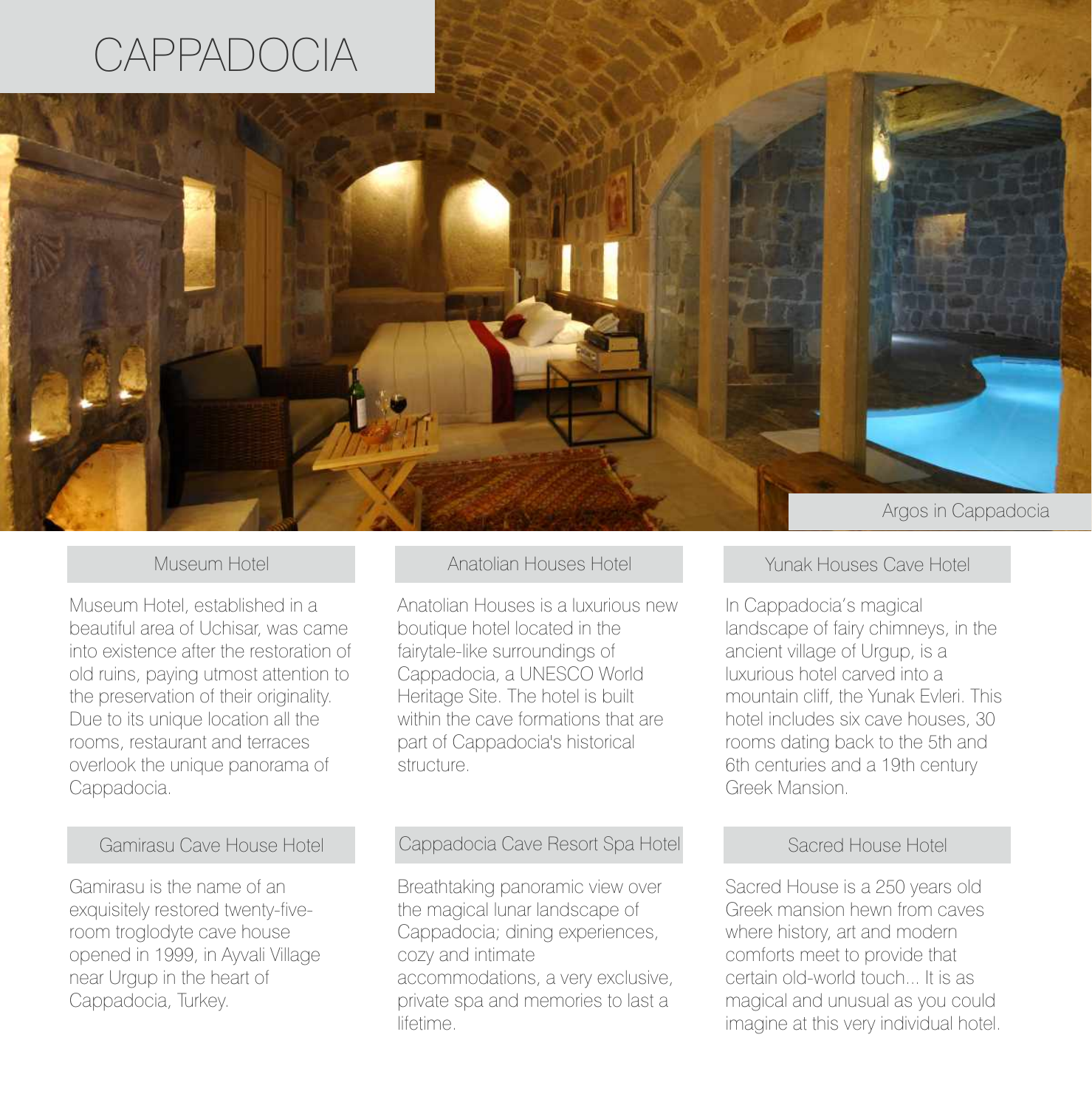



Kempinski Hotel Barbaros Bay

With a commanding view over the Aegean Sea, combined with a magnificent architecture, Kempinksi Hotel Barbaros Bay Bodrum caters to those who appreciate their privacy while indulging in luxury.



#### Casa Dell'Arte

Casa dell'Arte is an art house that brings Bodrum a completely new dimension of art, and luxury understanding... welcoming its guests to combine their vacation with their passion for art.



Ada Hotel

Relax and sip your favorite drink in the lush garden of the Ada Hotel before retreating back to your traditional style room, accented with pale corals and rock infused walls.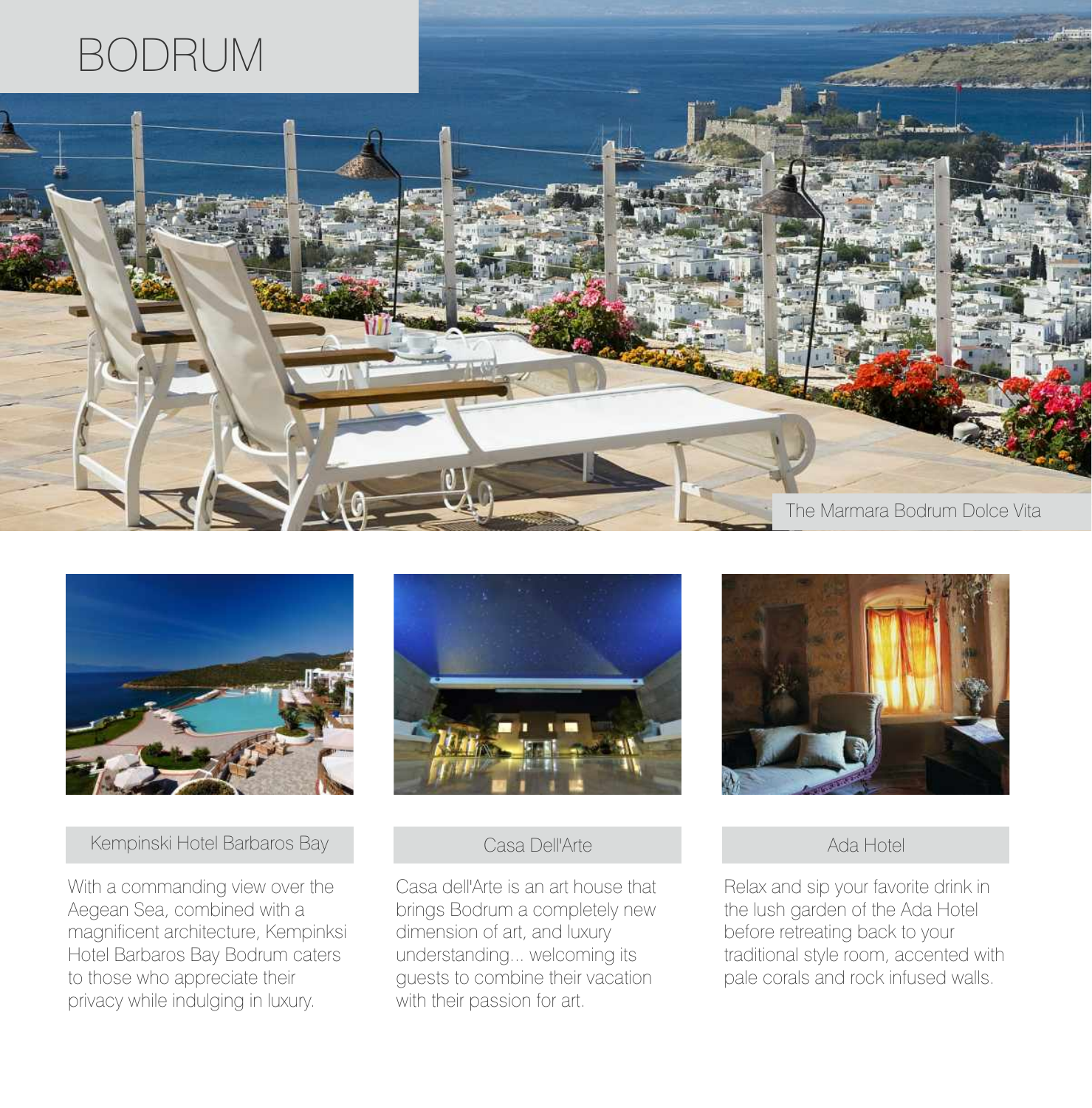### USING THE PROGRAM...

The "Tales of Turkey" Program is based on four different parts. These are Istanbul, Cappadocia, Ephesus (Kusadasi) and Bodrum for Blue Cruise. Accordingly you can also sell each part solely to your guests. We have grouped the "alternatives", "add-ons" and how to use these parts as a "single tour" down below.



#### ADD-ON

You may simply add additional attractions, visits, tours or dinner reservations to the program.



#### **ALTERNATIVE**

You may alter/change the existing program to meet your guests preference.



#### NEW - "Use as a SINGLE TOUR"

This is completely a new tour out of a tour. You may use the first 3 days of the itinerary in Istanbul as Pre & Post Cruise Program (Day 4 and 5 of Cappadocia as add-on) or use Day 2 and/or Day 6 seperately as a daily private tour for your guests visiting Kusadasi or Istanbul Ports onboard any cruise ship.



Please kindly contact us for quotation details.

### ISTANBUL



#### BOSPHORUS CRUISE

Your guests may either cruise the beautiful Bosphorus in the afternoon as per the tour program or dine onboard in the evening viewing the magnificent city of Istanbul by night with all the famous monuments lit up.



#### PRIVATE HELICOPTER TOUR

Have your guests fly over the open air museum: Istanbul. This is a breathtaking lifetime experience to watch the precious relics of three world dominating empires Roman, Byzantine and Ottoman which İstanbul has been the capital. A unique link between east and west, past and present. Your guests will enjoy watching Europe and Asia when flying over the Bosphorus.



#### PRIVATE ARRANGEMENTS

While touring in Istanbul during the day, evenings cannot be spent without a perfect dinner by the Bosphorus. The private chauffeur will be at your guests service…





The Tales of Turkey Tour is designed especially so that can be tailored to suit any preference. The first 3 days (Day1- 2-3) of the tour can be used as a Pre & Post Cruise Tour and Day 4 and Day 5 in Cappadocia can be included in the tour as Add-On Package for those guests embarking or disembarking their cruise ship in Istanbul.



PRIVATE ISTANBUL TOURS FOR CRUISERS

You may sell Day 2 of the program to your quests as a stand alone private tour of Istanbul.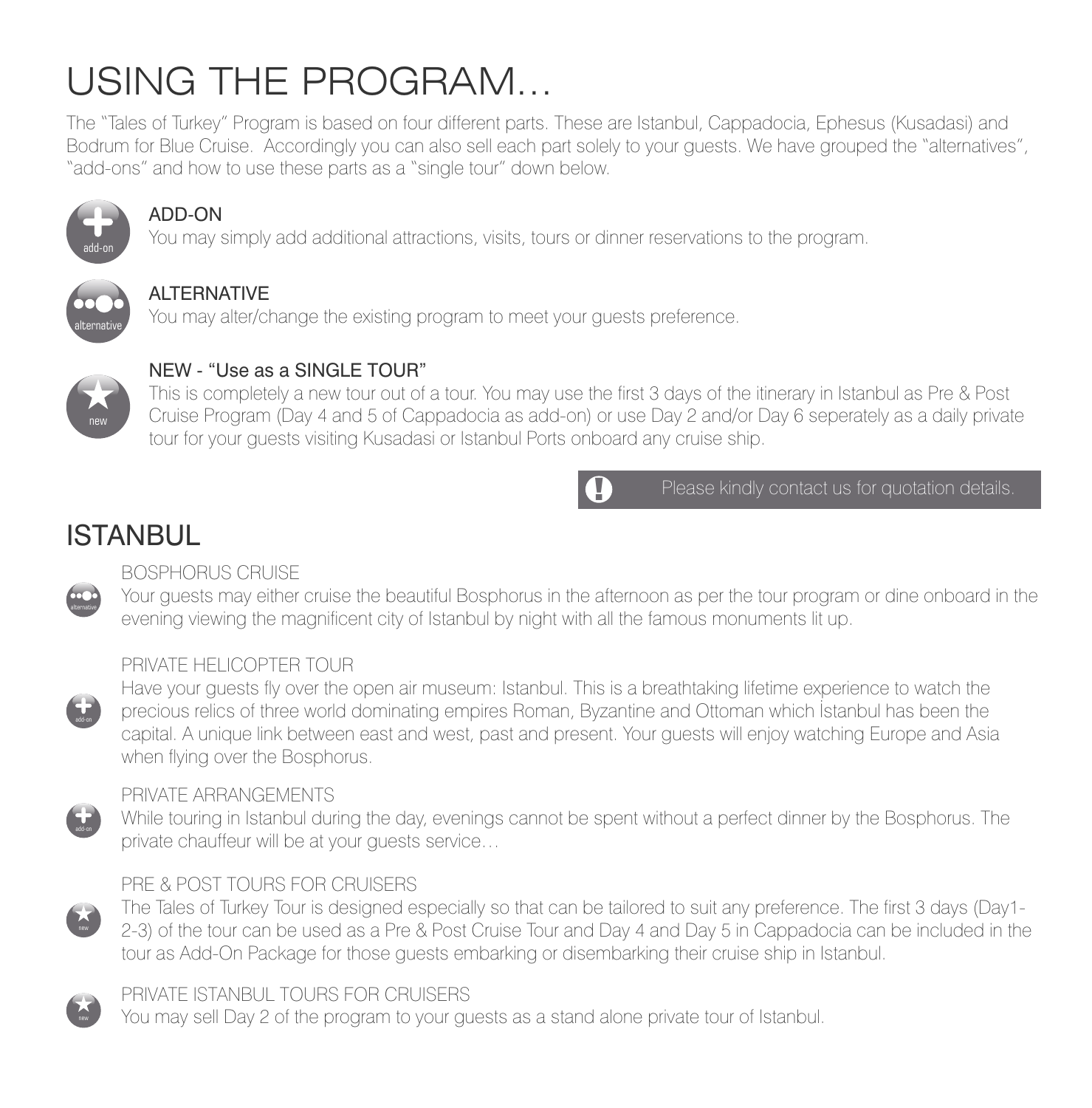### CAPPADOCIA

add-on

PRIVATE BALOON RIDE OVER THE FAIRY CHIMNEYS

Visiting Cappadocia is never complete without flying over those mirable fairy chimneys.

The spectacular surrealistic landscapes….. Drift over and between fairy chimneys, pigeon houses hewn into the unique rock formations, orchards and vineyards - through impressive valleys, each with distinctive rock formations, colors and features – and then float up over rippled ravines for breathtaking views over the region. Champagne celebration is on its way….

#### EPHESUS (KUSADASI)

The only ancient city on earth that still stands and claims its elegance….



If your guests are interested in archeology or history, then we would like to take them to some of the world's best preserved ancient sites, from Greek and Roman times and beyond. By adding another day or days to the Tales of Turkey Tour your guests may easily visit the other ancient sites during their journey.

"If you wish to hear what the city tells, be its guest…."

Have your guests dine under the moon light while a chamber group plays classical music and they will enjoy the ambience, as it must have been thousands of years ago.

#### PRIVATE EPHESUS TOURS FOR CRUISERS

We provide customized, private tours carried out by professional guides and qualified drivers for our quests travelling with top rated cruise ships visiting Istanbul, Ephesus (Kusadasi), Izmir and Antalya Ports.

You may sell Day 6 of the program to your guests as a stand alone private tour to Ephesus.

### BODRUM - BLUE CRUISE

GREEK ISLAND UNDER THE CANOPY OF THE SAILS…

**According to the Tales of Turkey program, your guests will be cruising the crystal clear waters of Mediterranean,** visiting untouched bays... But why not to diversify the itinerary with some of the close by Greek islands…

SPA

Spa treatment is an option in Bodrum or even in Istanbul following your blue cruise. You will be renew your mind & soul before heading back home.